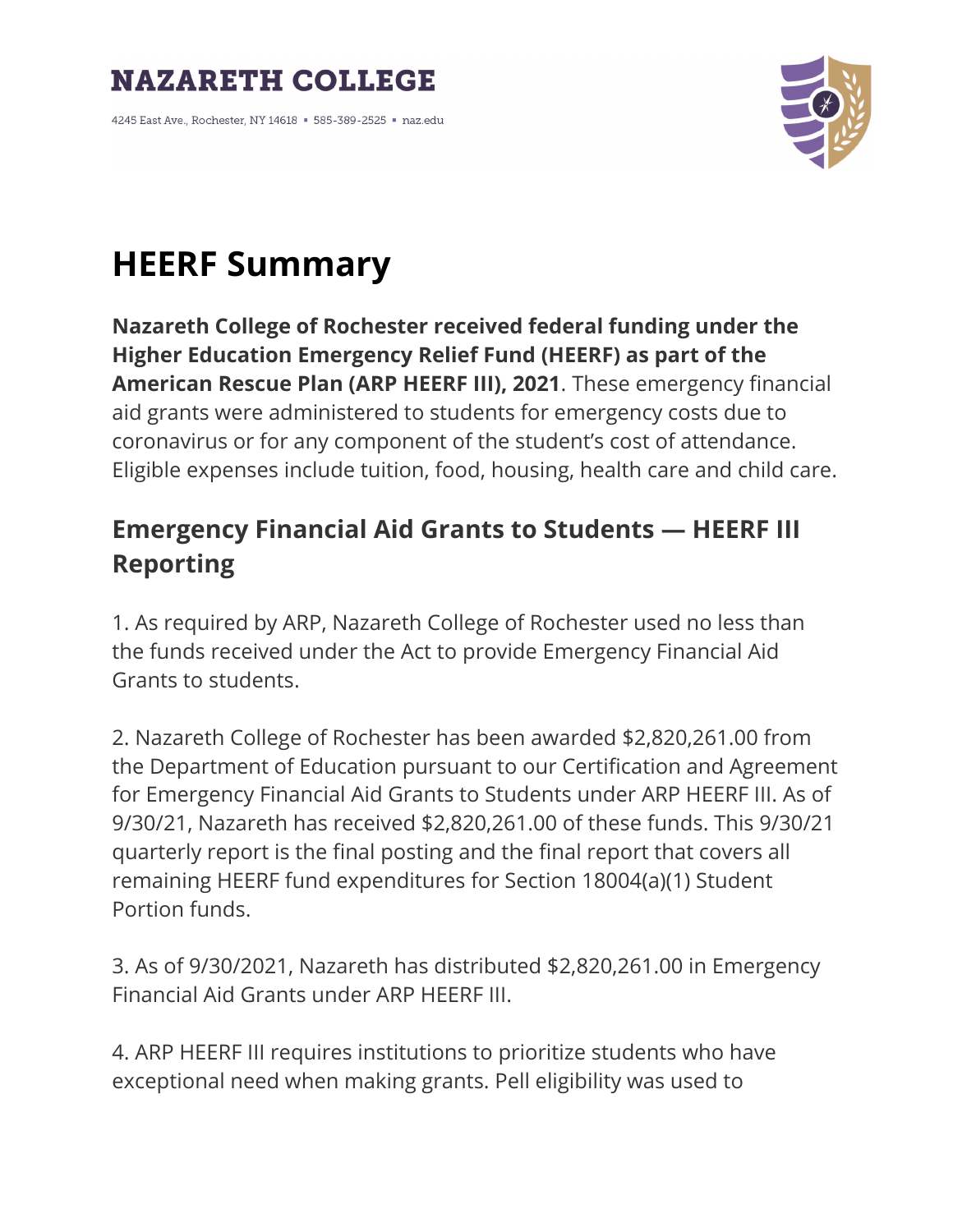determine how much funds students would receive. Below are the tiers with the amounts. Amounts were awarded in a batch process and students did not have to apply through an application.

i. Pell eligible - Award \$1,044.00

ii. Non-Pell eligible - Award \$696.00

5. Students eligible to receive ARP HEERF III funds received the below communication from the Nazareth College Financial Aid Office in August 2021 that included information regarding the Emergency Financial Aid Grants.

## **ARP Act HEERF III Eligibility Requirements**

As a result of the COVID-19 pandemic on March 11, 2021, President Biden signed the American Rescue Plan Act, 2021 (ARP) (Pub.L. 117-2). The ARP Act appropriated funds for the Higher Education Emergency Relief Fund (HEERF) to support students and institutions towards recovery efforts, and to provide emergency financial aid grants to students who meet eligibility guidelines as established by the United States Department of Education (USDOE). You are receiving this notice because you are eligible to receive an ARP Act grant. No application is necessary; funds will be disbursed beginning mid-September.

Nazareth students meeting registration and USDOE eligibility requirements will receive an ARP Act grant. Eligible students include those enrolled in a degree or certificate program, non-degree seeking, noncredit, dual enrollment, or continuing education course(s) during the COVID-19 national emergency period.

ARP Act grants will be made to eligible students consistent with USDOE guidance. Distributions will be based on a tiered approach with students with the greatest need, identified as Pell eligible, being awarded a higher amount.